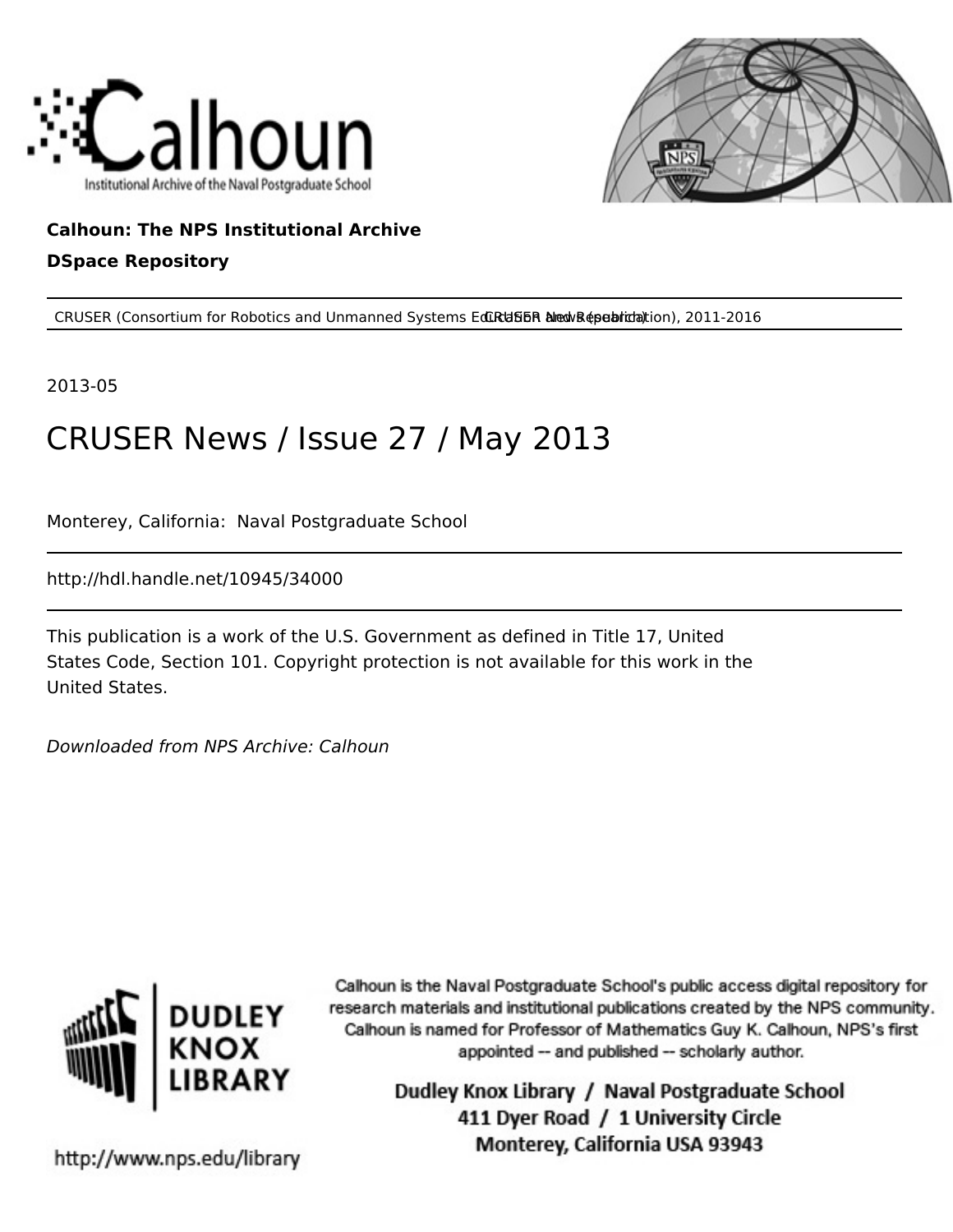# CRUSER · NEWS

Consortium for Robotics and Unmanned Systems Education and Research

# From Technical to Ethical...From Concept Generation to Experimentation

**CONTENTS** 

**Systems Engineering Capstone Project Kenneth Stewart**

**ScanEagle Survivability Assessment Jacob King JARED WOLCOTT** 

**NPS ME4822 Vlad Dobrokhodov**

**Robots in the Roses Danica Sirmans**

**JIFX Tristan Allan**

**Student Corner LT JB Zorn**

**COBRA at National Competition Cherise Letson**

*https://www.facebook. com/CRUSER.CoI*

**JOIN the CRUSER Community of Interest** http:\\CRUSER.nps.edu



**Systems Engineering Students Detail Operational Scenarios for UUVs**

by Kenneth Stewart, NPS Public Affairs, for additional info contact sea19a@nps.edu

A team of systems engineering analysis students at the Naval Postgraduate School recently completed detailed analyses of various operational scenarios utilizing the latest unmanned undersea vehicles (UUVs), and briefed their preliminary findings during a presentation in mid-April.

"We were tasked to design a system of unmanned undersea vehicles that will provide an operational undersea force available for tasking over a range of missions by 2024," said NPS student and project manager LT J.P. Kish of Houston, Texas.

"We were originally tasked to see if we could contribute to undersea dominance," continued Kish. "We were given 11 missions to evaluate, but we scaled them down to four that we felt held the most promise of being influenced by unmanned technologies by the year 2024."

According to project members, the Navy is investing considerable intellectual capital into utilizing UUV technology.

"UUVs are a major focus of the Chief of Naval Operations," said LT Chris Caraway of San Diego, Calif. "We, and the [CNO's] Strategic Studies Group are essentially working on the same project with different time frames."

Preliminary findings suggest that UUVs may be both cost and operationally effective in several key naval mission sets, especially in high-risk areas where traditional naval platforms may fall victim to anti-access area denial warfare. Team members found that UUV operations were particularly well suited to intelligence, anti-mine warfare, and both information and offensive operations.

Within each of the four defined mission areas, students evaluated the ability of UUV platforms to complete their assigned missions, determined optimal sensor and weapons packages, and considered logistical restraints.

"Using UUVs in mine countermeasures (MCM) operations is the most promising," said LT Sam Fromille. "MCM operations leverage work that is already being done by private industry … Commercial enterprises have developed a robust capability."

In order to evaluate each undersea system and its associated mission set, students employed a series of complex mathematical models. Each system was run through hundreds of simulations utilizing a strident series of constraints designed to demonstrate UUV capabilities and limitations in highly challenging undersea environments.

"We also conducted site visits to Panama City's Naval Surface Warfare Center and to the Penn State Applied Research Laboratory where students met with operators and industry professionals responsible for the advancement of UUV technologies," said LT Kris Blandin of Boise, Idaho.

Students demonstrated that UUVs, when used in conjunction with traditional platforms, were a significant "force multiplier." Student analysis also revealed that UUVs are a viable replacement for legacy equipment and that they can increase the capabilities of more modest naval platforms. Still, challenges were identified in the areas of endurance, data transfer and mine neutralization.

In the area of information operations, UUVs were shown to be effective in military deception and enhance the effectiveness of submarines to conduct other operations. Challenges included object avoidance, particularly in cluttered littoral areas, and the ability of the systems to conduct autonomous operations.

"Military deception is an area where UUVs can provide an immediate impact with current technology. It opens up new mission capabilities that we don't currently have," said Fromille

The use of UUVs in offensive operations showed promise as well, particularly in shallow areas of operations where the UUVs stealth abilities were an advantage. The risk to conducting combat operations with UUVs was also found to be significantly less than the risk associated with manned platforms. Still, analysis team members insist that the submarine remains the most potent combat platform.

"UUVs may be effective in an attack role in large numbers, but the submarine remains the most effective offensive weapon" said LT Jamie Cook of Montgomery County, Md.

In conjunction with their analyses of proposed and extant systems, team members evaluated optimal sensing packages and demonstrated the value added by mixing shipboard and sensor equipped UUVs. These sensing packages became particularly beneficial when evaluating the role of UUVs as pathfinders. UUVs were show to be an effective means of traversing heavily mined areas and were shown to be able to create safe passages for manned systems in high threat areas.

Finally, members concluded that a greater number of less capable, and therefore less expensive UUVs, were more effective than fewer numbers of highly capable systems. They also found that when equipped with a "sprint" capability, UUVs were more likely to survive enemy contact, and that their use significantly enhances the effectiveness of intelligence collection.

"In the future, we will employ UUVs," said Fromille. "It will be interesting to see if the future matches what we have demonstrated here."

**Their final progress review (FPR) will be held Thurs 23 May at 0900 (PDT) in the ME Auditorium on NPS. Dial-in is available at 831-656-6692 or e-mail VTC@nps.edu to attend via VTC.**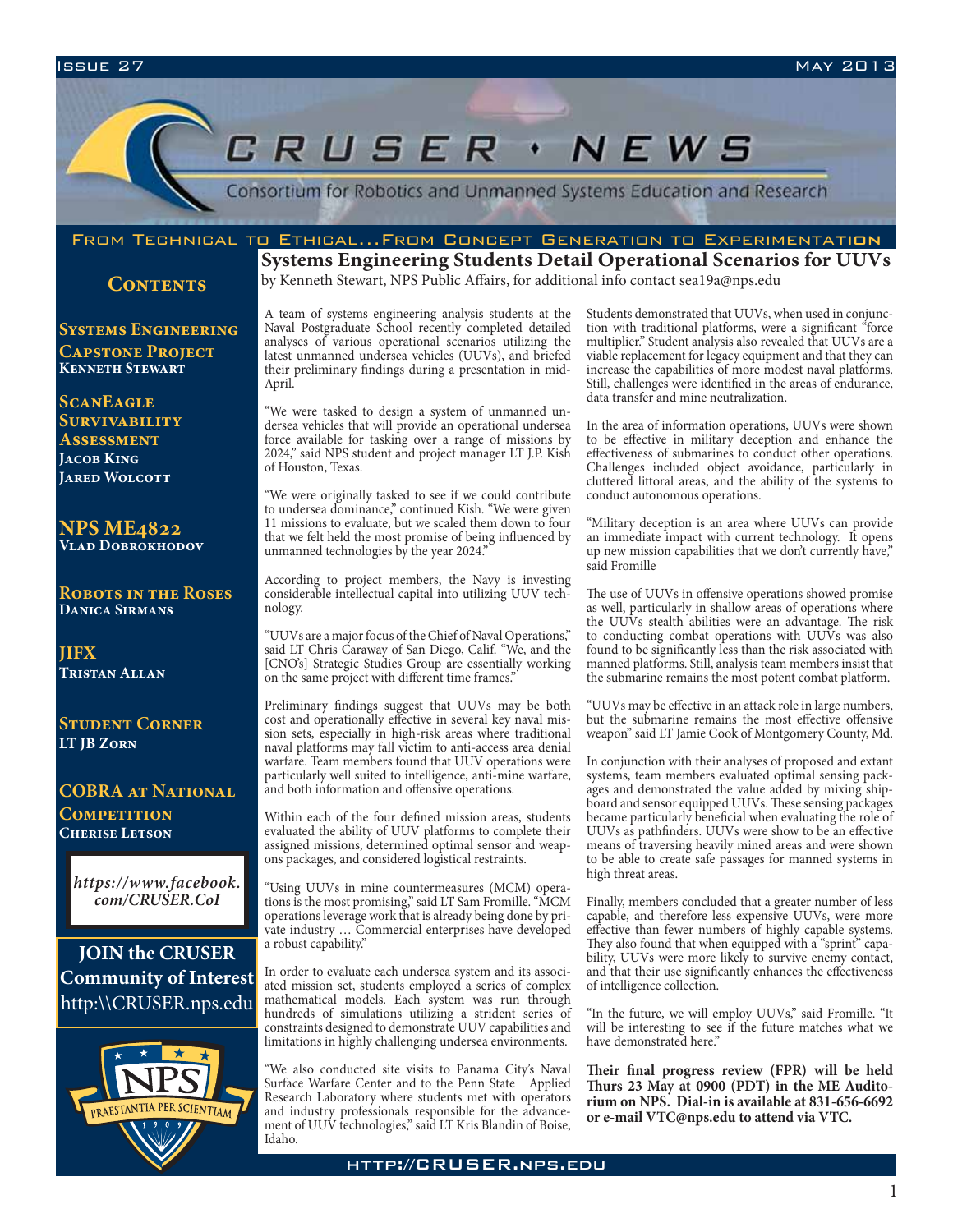## Issue 27 May 2013

# **Director's Corner**

Over two years ago Dr. Buettner worked personally with Undersecretary of the Navy Work to lay the foundation for the CRUSER community. On 1 May I happily turned over the CRUSER Directorship to him and will now assume a position on the NPS CRUSER advisory board. By any measure CRUSER is a success. We have an active community of over 1000 and growing weekly. Our monthly NPS meetings are well attended by faculty, students, and off-campus members via VTC. We have an active cross-campus research program under the aegis of two Innovation threads which take concepts generated by our students to experimentation by our students. In addition, we have many NPS students participat- ing in diverse unmanned systems research through thesis work and capstone projects with other CRUSER community members. CRUSER is shaping the next generation of America's warriors by having them participate in the birth of the robotics age. This is all due to the



following people: Dr. Timothy H. Chung, CRUSER Director for Education and Research; tions Manager; and Lyla Englehorn, CRUSER Program Manager. Each has other NPS responsibilities and shares those with their CRUSER job, yet each has given a full time effort to Undersecretary Work's and Dr. Buettner's vision. I thank them for their efforts.

# **CAPT Jeff Kline, USN (ret)**

## **CRUSER Advisory Board Member**

### **ScanEagle Survivability Assessment**

by LT Jacob King, jeking@nps.edu and LT Jared Wolcott, jmwolcot@nps.edu, NPS Systems Engineering – Test Pilot School Co-Op students

The discipline of combat survivability is well defined for manned aircraft. Other physical combat systems like ships and ground vehicles have been not been an in-depth analysis of the survivability of an unmanned aerial system (UAS). This ScanEagle survivability assessment seeks to adapt the well-defined manned aircraft survivability discipline into concepts applicable to an unmanned aerial vehicle (UAV).

As unmanned aerial systems become more prevalent over battlefields, a survivability analysis and enhancement program must occur in order to ensure operational readiness and mission success in the future. In the combatant commanders, Air Force Chief of Operations Lt. Gen. Philip Breedlove stated, "We need to look at bridging from the permissive environment (to) contested airspace." The increased dependence of the combatant commanders on unmanned aerial systems as intelligence, Weaponeering courses offered by the Mechanical Engineering departsurveillance, and reconnaissance gatherers in a heavier threat environment increases the need for a survivability enhancement program for all unmanned aerial systems. Although the loss of a small UAV does not incur any loss of life or a large cost, the potential loss of the ISR mission it performs is becoming increasingly important to the combatant commanders. The survivability discipline must be applied to UAVs to Driels, Morris R. Weaponeering: Conventional Weapon System Effecensure that these assets become more survivable and can complete their tiveness. 2nd. Reston, VA: AIAA, 2013. assigned missions in a higher threat environment.

explored, but not to the breadth and depth of aircraft. To date, there has findings. We determine that the ScanEagle, while highly vulnerable to 2010, when analyzing the increased demand on unmanned systems by effective range. In short, a relatively inexpensive upgrade to onboard Our work outlines the survivability approach, applies it to the ScanEagle UAV in the context of small arms threats, and provides some initial gunfire can be made less susceptible to small arms. Our analysis shows that the overall probability of kill in a given scenario may exceed 50% against a 12.7 mm weapon, and that the greatest driving factor in the UAV's survivability is its slant range to the threat. We suggest that upgrades, especially to optics modules, will allow the aircraft to operate at higher altitudes which will reduce the probability of detection, increase the aiming error and ballistic dispersion, and possibly eliminate small arms threats altogether by flying above and outside of their maximum sensors may prevent the loss of aircraft or mission.

> The primary methods for this analysis are taught in the Survivability and ment at NPS and are drawn from the following books written by NPS professors:

> Ball, Robert E. The Fundamentals of Aircraft Combat Survivability Analysis and Design. 2nd. Reston, VA: AIAA, 2003.

**Full report available at http://libguides.nps.edu/loader. php?type=d&id=748302**

# **NPS ME4822 class (summer 2013)**

in an online competition with professional thermal soaring human pilots. the Condor API provided.

While the key objective of the ME4822 is the design of advanced control algorithms for autonomous robots, and the key "for credit" audience is the ME/EE students, the class might be of interest to a wide spectrum

Do you want to learn advanced Guidance Navigation and Control (GNC) of OR/CS/SE students ("not for credit") looking for an application of the techniques along with some basic Operations Research (OR) concepts Search Theory, Computer Science, Artificial Intelligence knowledge. If so, in the most convenient and fun way. You will learn about intelligent the model of thermal soaring glider will be given as a complete Simulink autonomy (IA=GNC+OR) and have fun in competing among themselves. model and the student will be asked to design an intelligent thermal Moreover, the most successful algorithms will have a chance participate search and soaring algorithm in MatLab/Simulink and integrate it with

> **Sign for ME4822 in Python or contact Prof. Vlad Dobrokhodov (vldobr@nps.edu ) for more information.**

# **March 2013 NPS Graduates' CRUSER-related theses are now available at: http://bit.ly/18wMyrE**

Consortium for Robotics and Unmanned Systems Education and Research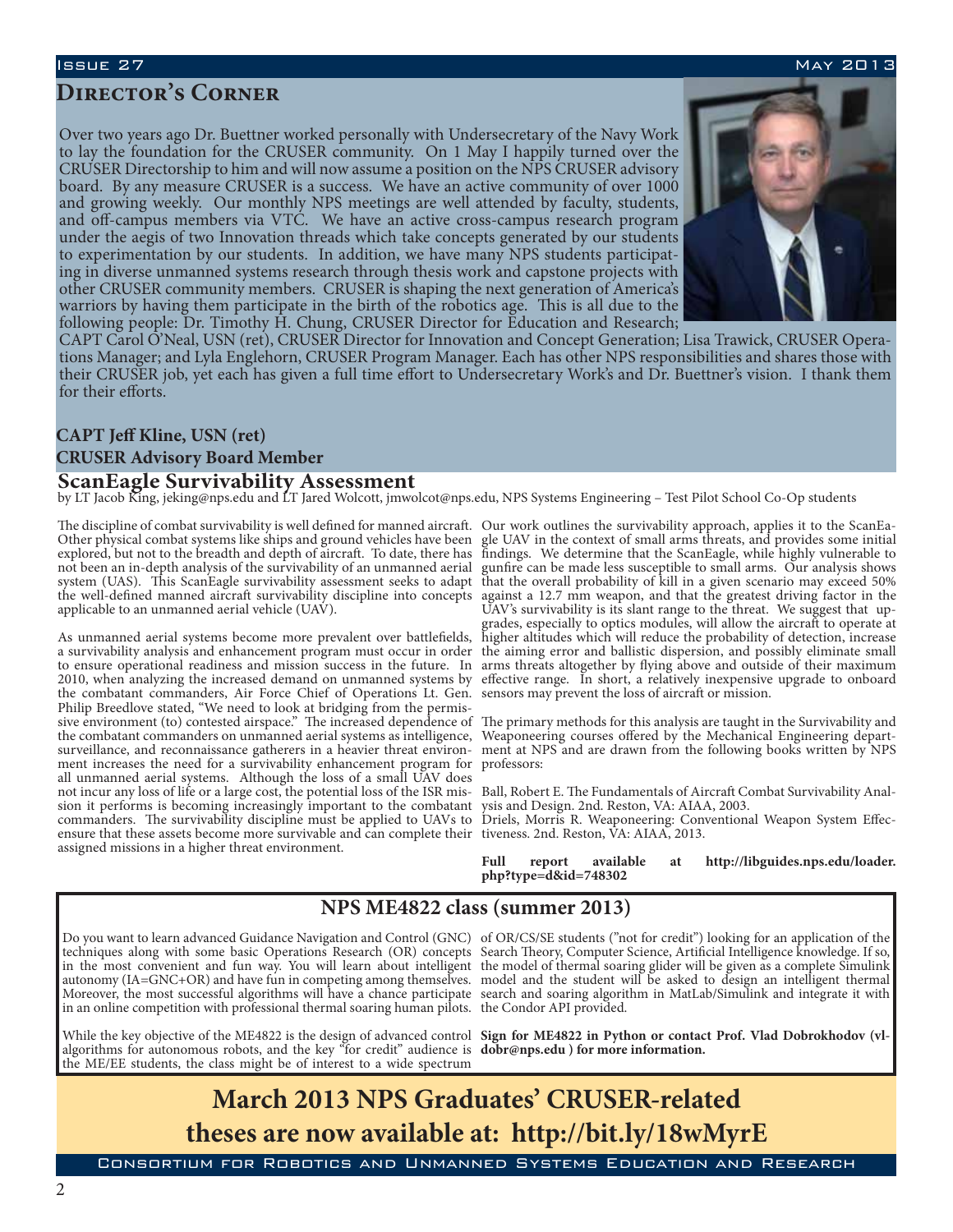# **Robotics Takes Center Stage During Annual Campus Research Fair**

by MCSN Danica M. Sirmans, NPS Public Affairs

Robots of every shape, size and purpose dotted the academic quad as the "Robots in the Roses is a great way to get us all together from all our Naval Postgraduate School's Consortium for Robotics and Unmanned respective types of robotics to appreciate our similarities along with our Systems Education and Research (CRUSER) once again hosted their differences," he added. annual Robots in the Roses Research Fair, Apr. 11.

maximum collaboration across the university.

"Robots in the Roses is wonderful because you get a chance to meet interested students and show them some interesting devices," said Steven Jacobs of the physics department. "It's great exposure to the community … It helps put our department out there and really helps to showcase what we've been working on."

Researchers displayed robotics platforms large and small – everything from bird-like bots that seek out and ride upon thermals, to smallunmanned watercraft capable of sensing threats in harbors.

"Robots in the Roses is an annual event that allows faculty and students to showcase their research in unmanned systems … and present them to the broader community," said CRUSER Director, retired Navy Capt. Jeff Kline. "It's on one-hand very useful for the students to come out and see the variety of the things that are going on, but it's also very good for the faculty to see what other faculty members are doing in order to find opportunities for collaboration."

CRUSER Director for Research and Education Dr. Timothy Chung was recently awarded the prestigious Hamming Award for his interdisciplinary work in robotics and technology. He too sees the annual event as an opportunity for collaboration and exploration.

"While CRUSER stands for Consortium for Robotics and Unmanned Systems Education and Research, in general terms, it's an environment or forum for us foster collaboration in the areas of unmanned systems and robotics," said Chung.

Dr. Kevin D. Jones, a Research Associate Professor in the mechanical and aerospace engineering department, a third-year participant, noted he appreciates the opportunity to network with his colleagues. He sees the value in sharing research amongst fellow faculty and students.

"Robots are a lot like living creatures in the sense that they are all made up of the same primary building blocks," Jones said. "Living organisms have more similar DNA components than they do those that differ. The same can be said for robots.

### **Unmanned systems research at NPS/Multi-University recognized with 2012 SAGE Best Paper Award by the Journal of Systems and Control Engineering**

*A reflexive vehicle control architecture based on a neural model of the cockroach escape response* by Ravi Vaidyanathan, Chun-Ta Chen, Chan-Doo Jeong, Charles Williams, Yochiro Endo, Roy E Ritzmann and Roger D Quinn

Part I: Journal of Systems and Control Engineering 2012; 226(5) 699–718 **http://pii.sagepub.com/content/226/5/699.full.pdf+html**

**Upcoming CRUSER Monthly Meetings Wed 15 May 2013, 1200-1250 (PDT)** Root 242, VTC, or dial-in 831-656-6681 **Wed 19 June 2013, 1200-1250 (PDT)** Root 272, VTC, or dial-in 831-656-6685

The annual event brings the campus community together to spotlight and Research provides a collaborative environment and community existing research projects throughout every department, encouraging of interest for the advancement of unmanned systems education and NPS' Consortium for Robotics and Unmanned Systems Education research endeavors across the Navy, Marine Corps and Department of Defense. Along with Robots in the Roses, the group coordinates several innovation workshops in addition to regular campus meetings and consistent communications to a broad community of interested stakeholders.



**Joint Interagency Field Exploration (JIFX)** by Tristan Allan, NPS Research Associate, jifx@nps.edu

The Naval Postgraduate School's field experimentation team is pleased to announce a call for papers for the 13-4 Joint Interagency Field Ex ploration (JIFX) event. The event will be held 5-8 August 2013 at Camp Roberts, CA.

Please visit our website (http://www.nps.edu/Academics/Schools/ GSOIS/Departments/IS/Research/FX/JIFX/JIFX.html) to review the Request for Information (RFI), submit a whitepaper, and apply for atten dance. Everyone is encouraged to apply, but attendance is by invitation only.

#### **The deadline for whitepaper submissions is June 7, 2013.**

#### **Event Information:**

Held twice a year, JIFX is a multi-institutional, semi-structured event that pairs areas of interest identified by the DoD and DHS with new and innovative research from private industry, academia, and government research labs. The venue is characterized by a mix of technical and field environments and a focus on collaborative solutions to complex problems. This is not a sales event, ideal participants are professors, students, engineers, developers, technicians and other domain experts within your organization.

#### **Research & Experimentation for Local & International Emergency First Responders (RELIEF):**

This announcement serves as a call for papers on behalf of the RELIEF series of experimentation as well. If you are interested in participating in RELIEF 13-4 (which will be held as a subset of experiments at JIFX during the 13-4 event) please apply through the JIFX application process.

# **Short articles of 300-500 words for CRUSER News are always welcome - cruser@nps.edu**

Unmanned Systems/Robotics research

- New Program/Systems/Projects
- Other aspect of Unmanned Systems/Robotics

Consortium for Robotics and Unmanned Systems Education and Research